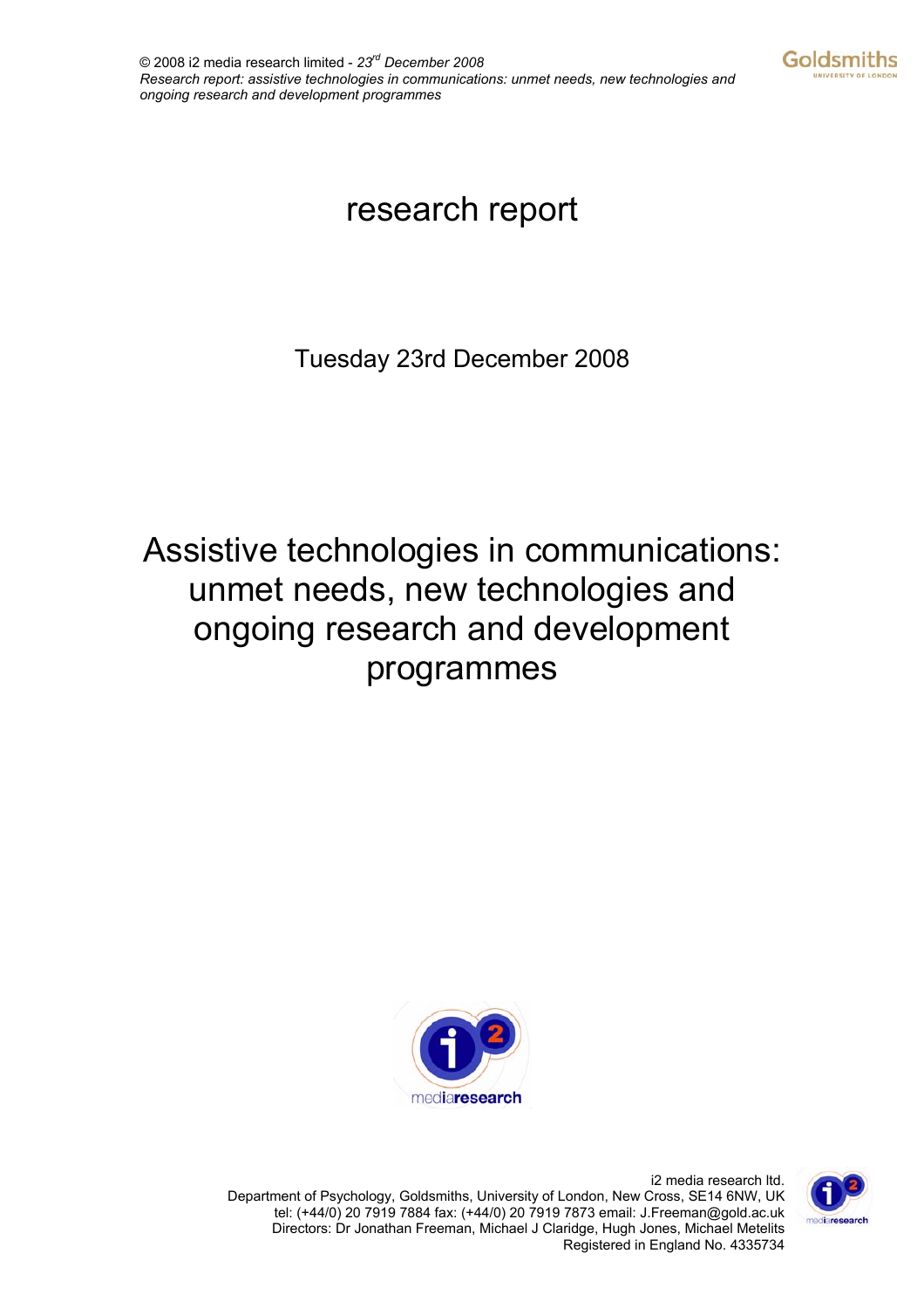## **Contents**

| 1.1. |                                                                            |  |
|------|----------------------------------------------------------------------------|--|
| 1.2. |                                                                            |  |
|      |                                                                            |  |
|      |                                                                            |  |
| 3.1. |                                                                            |  |
| 3.2. | Interviews with stakeholders and relevant organisations5                   |  |
|      |                                                                            |  |
| 4.1. |                                                                            |  |
| 4.2. | Step 2: Would Ofcom make a significant difference? 6                       |  |
| 4.3. |                                                                            |  |
| 4.4. |                                                                            |  |
|      |                                                                            |  |
| 5.1. |                                                                            |  |
| 5.2. |                                                                            |  |
| 5.3. | Interface adaptations to improve access to touch screens  11               |  |
| 5.4. |                                                                            |  |
| 5.5. |                                                                            |  |
| 5.6. |                                                                            |  |
| 5.7. |                                                                            |  |
| 5.8. | Higher bandwidths enabling personalised web delivered services             |  |
|      |                                                                            |  |
|      | Standards, and storage of access preferences across devices 15<br>5.8.1.   |  |
|      | 6. Summary table comparing the foci against criteria for prioritisation 16 |  |
|      |                                                                            |  |
|      |                                                                            |  |

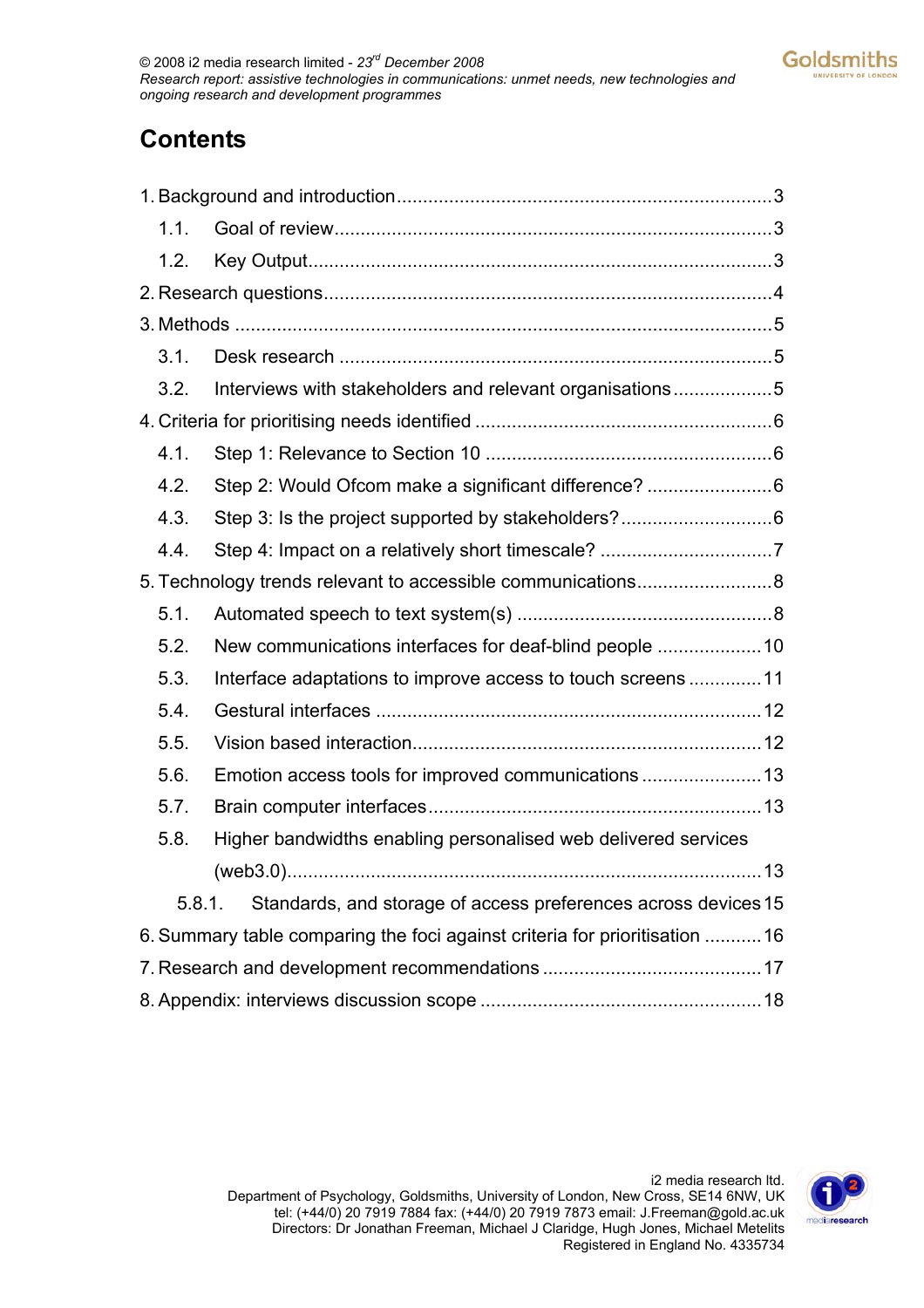## <span id="page-2-0"></span>**1. Background and introduction**

### *1.1. Goal of review*

Ofcom commissioned a study by i2 media research to identify the areas where Ofcom could have the greatest potential impact in supporting the future development and application of new assistive technologies in the communications sector. This study comprised of three parts:

1. A review of currently available assistive technologies, with a view to identifying any unmet needs;

2. A review of ongoing assistive technology developments. These included a review of the ongoing activities funded by the European 7th EU Framework Programme and relevant UK charities;

3. A review of the potential application of recent technological developments that have the potential to improve the accessibility of communications services (e.g., speech recognition, touch screens, smart materials).

## *1.2. Key Output*

The main output of this study is a prioritised list of area(s) where Ofcom involvement, either through support for an existing development, a new Ofcom-led initiative or via an Ofcom-funded small-scale technical development project, could provide the stimulus for industry to develop new assistive products or services.

The study makes two key recommendations:

1. That Ofcom commissions a small-scale technical development project aimed at making voice over IP (VOIP) telephony services more accessible for hearing impaired users. This project will bring together an existing speech to text software package and an open source voice over internet protocol application to provide a speech to text demonstration platform. The use of VoIP will enable a functional system to be created by a small-scale development and could potentially produce a platform that would be of benefit to hearing-impaired users. The performance of this platform will be evaluated against draft ETSI requirements for captioned telephony services, and against user needs (through trials with deaf and hearing impaired users).

2. That Ofcom explores how the development of personalised Web 3.0 entertainment services, including WebTV and radio services, might be exploited in the future to provide personalised user interfaces adapted to different users' needs.

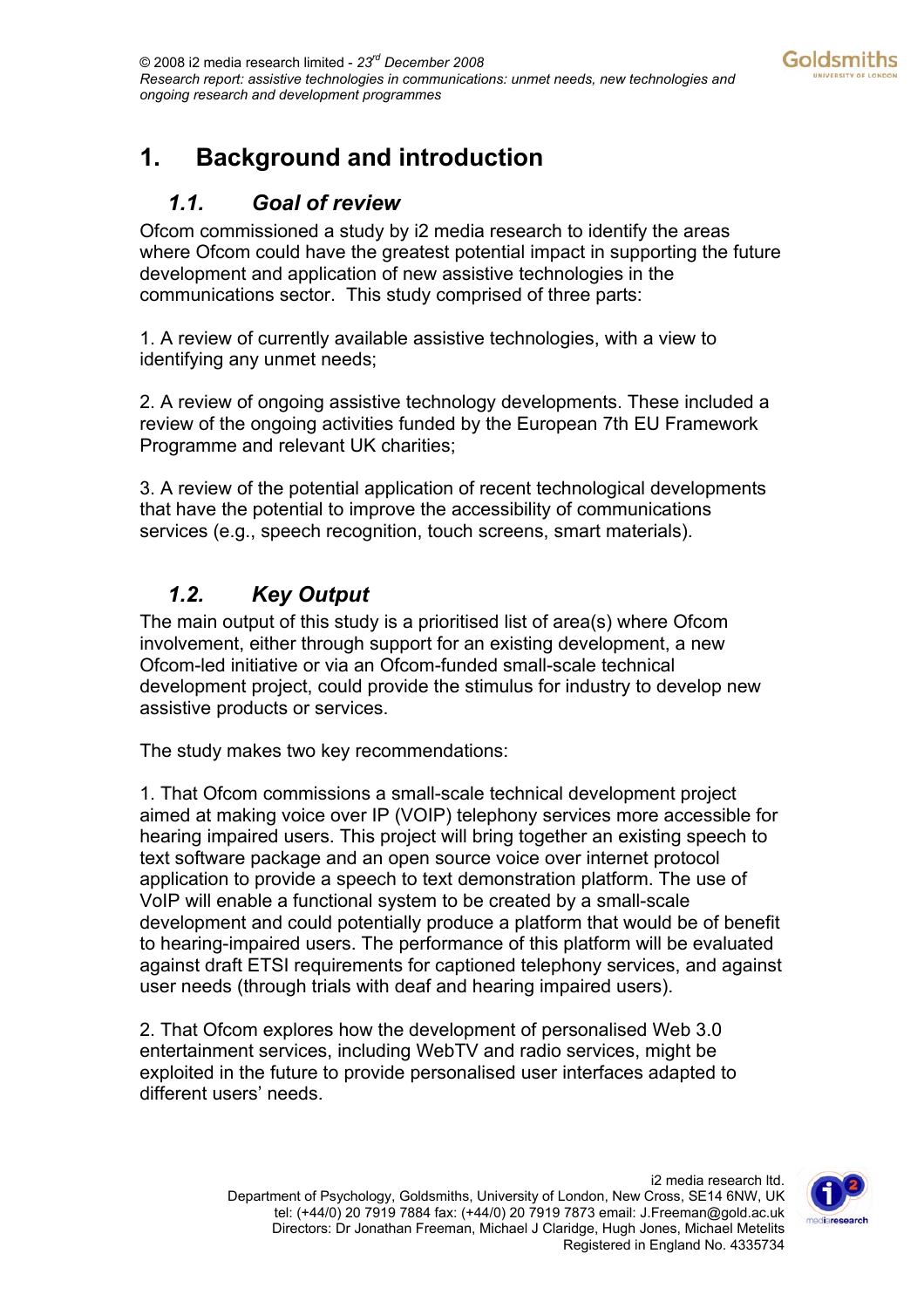## <span id="page-3-0"></span>**2. Research questions**

The research questions identified by Ofcom to be addressed in this project were as follows:

- What are the current identifiable gaps in provision of assistive communication technologies?
- What new technology developments have the potential to enable new assistive techniques? (e.g. improvements in speech recognition, touch sensors, developments in internet-enabled devices)?
- How best might the key gaps in assistive provision be addressed?
- Which gaps might be bridged by an Ofcom initiative, for example promoting a concept with industry or by funding a small-scale technical development?
- Are any of the charities, or organisations funded elsewhere, working on solving these issues?
- What new technology developments have the potential to cause new access constraints for people with different disabilities? (e.g., exclusive reliance on touch screen interfaces/controls, reliance on multimodal, e.g. voice, information)

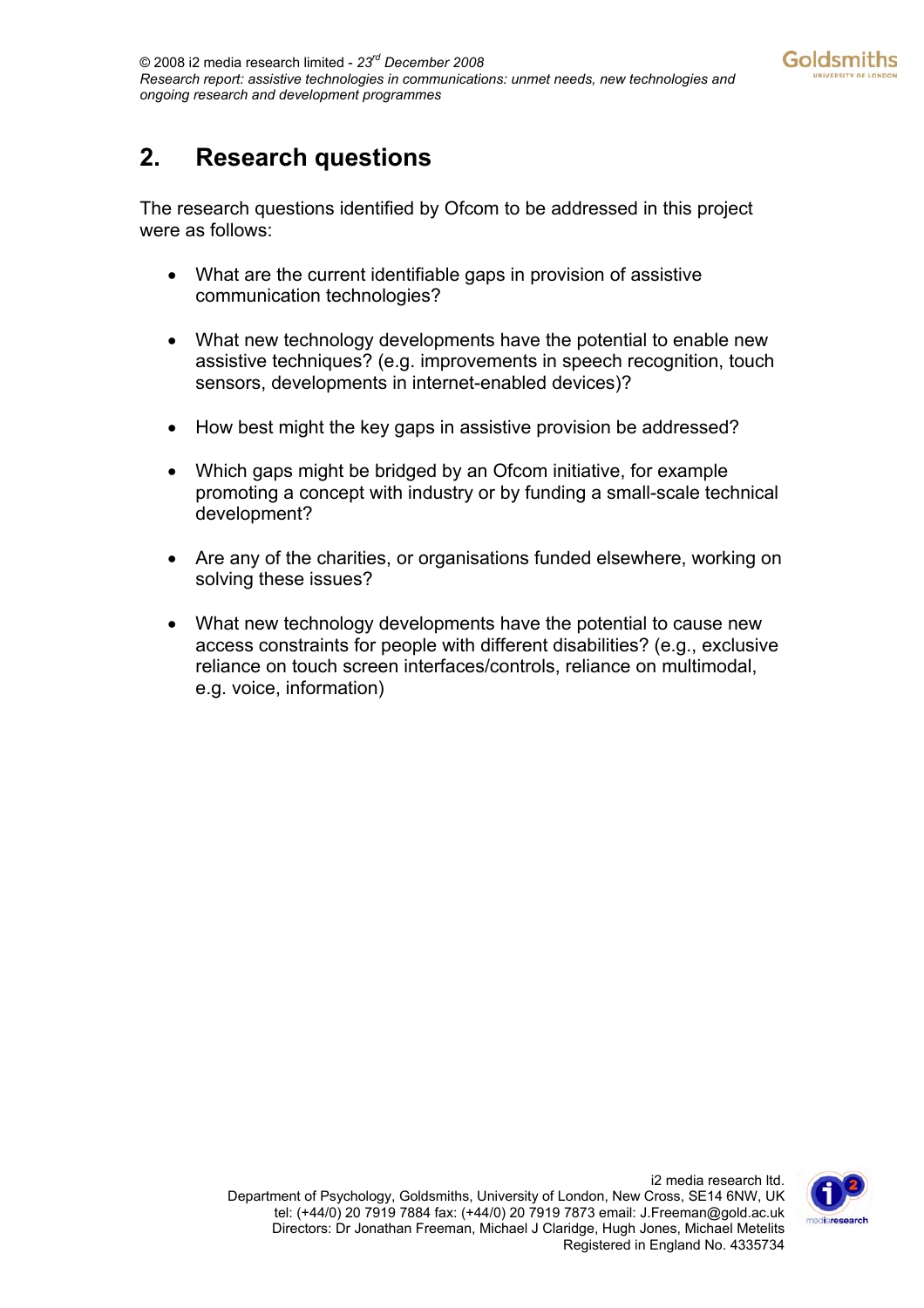## <span id="page-4-0"></span>**3. Methods**

Two methods (approaches) have been deployed to answer the research questions:

## *3.1. Desk research*

An initial phase of desk research was conducted. The goals of this research were to identify:

- recent and ongoing research and development activities (research projects and product development activities taking place in the UK and internationally); and
- emerging human interface technologies and techniques and to understand or explore how these might be applied to development in assistive technologies for communications services.

An additional goal of the initial phase of desk research was to specify criteria for selecting activities best suited to (potential) support from Ofcom. These criteria are based largely on Ofcom's existing approach, and are described in the next Chapter (Chapter 4).

A summary of the topic areas identified is presented in Chapter 5, evaluated against the criteria described in Chapter 4.

### *3.2. Interviews with stakeholders and relevant organisations*

A second phase of research within the project involved the conduct of a series of nine telephone or face to face interviews with key stakeholders. Stakeholders included representatives from academia, charities, service providers and broadcasters active in relation to accessibility, and software companies.

Interviewees were asked whether they agreed with the topic areas identified through the desk research, whether they were aware of any ongoing activities related to the topic areas, and whether they agreed with evaluation of the topic areas against the criteria described in Chapter 4.

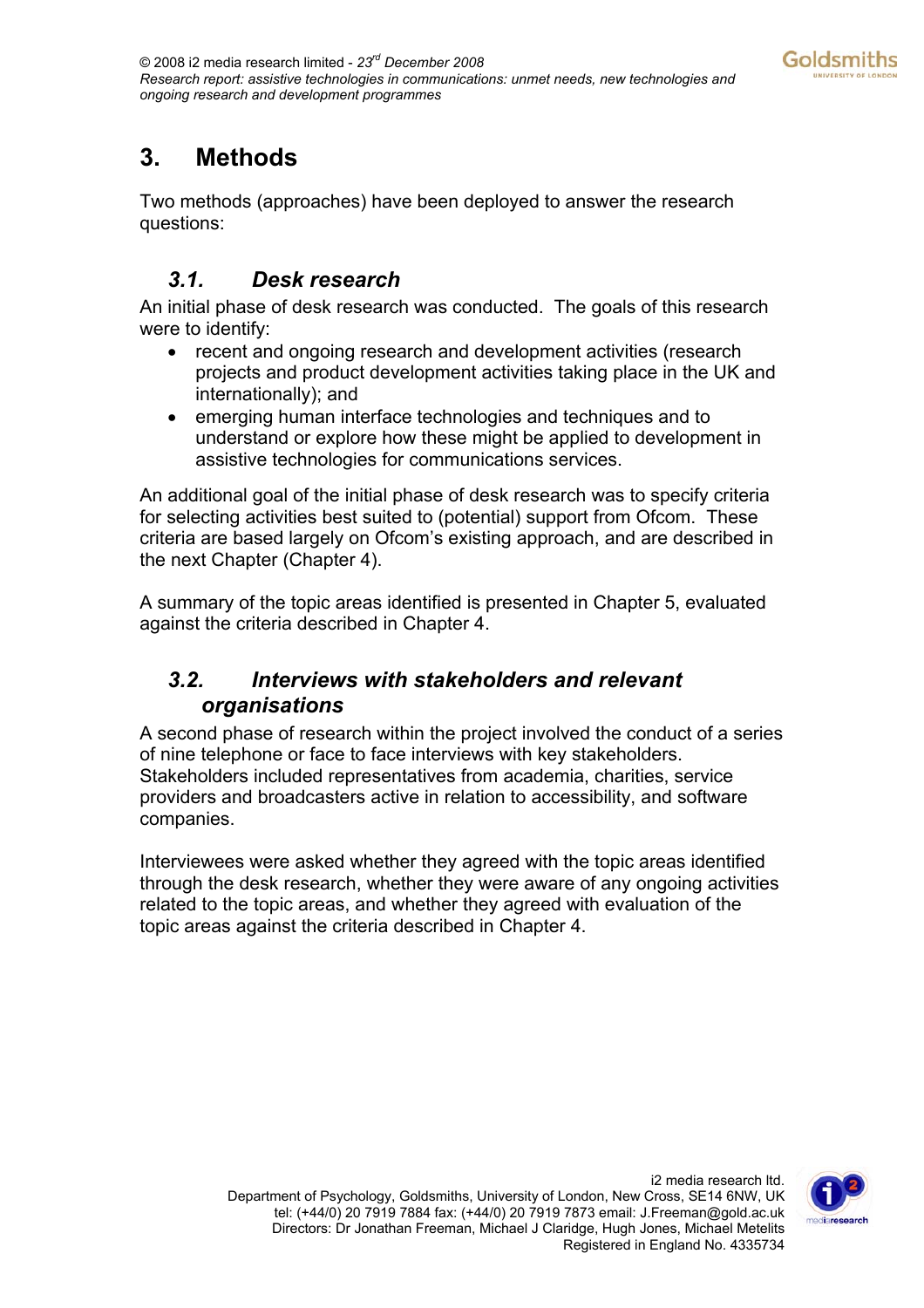## <span id="page-5-0"></span>**4. Criteria for prioritising needs identified**

The research team was aware in advance of commencing the current project of several potential focus areas in relation to unmet needs in assistive technologies for communications. Further it was recognised that several such foci could stand to benefit from development support from Ofcom.

For this reason, an initial activity undertaken within the project was the definition of a criteria list against which each focus/unmet need could be evaluated within the project.

A first criterion applied during the project's desk research was that any focus area identified was only considered if it was relevant to stakeholders or if it resulted from recent and/or forthcoming technical developments and innovations in consumer communications equipment and services.

Four additional steps were defined based on Ofcom's existing considerations against which proposals generated internally or externally to Ofcom are evaluated.

### *4.1. Step 1: Relevance to Section 10*

- o Activity is related to equipment or services as defined by section 10 of the Communications Act (2003);
- o Activity would, in Ofcom's judgement, significantly improve ease of use or availability;
- $\circ$  Activity is related to equipment or services which were in daily use by a wide range of individuals (or are capable of meeting the same purposes of such equipment or services, in such a way as to make a significant improvement to ease of use or availability).

## *4.2. Step 2: Would Ofcom make a significant difference?*

- $\circ$  Would the aims of the project be likely to be substantially achieved without Ofcom's participation? Or
- $\circ$  Are the project's aims unlikely to be achievable without an appropriate contribution from Ofcom?
- o An important consideration in relation to this step is whether identical or very similar research is being conducted elsewhere.

### *4.3. Step 3: Is the project supported by stakeholders?*

o If project proposals meet the criteria in Step 2, Ofcom would assess whether they were supported by a significant number of reputable partners, drawn from industry or the voluntary sector. If not, it is likely that Ofcom would monitor developments but refrain from intervention.

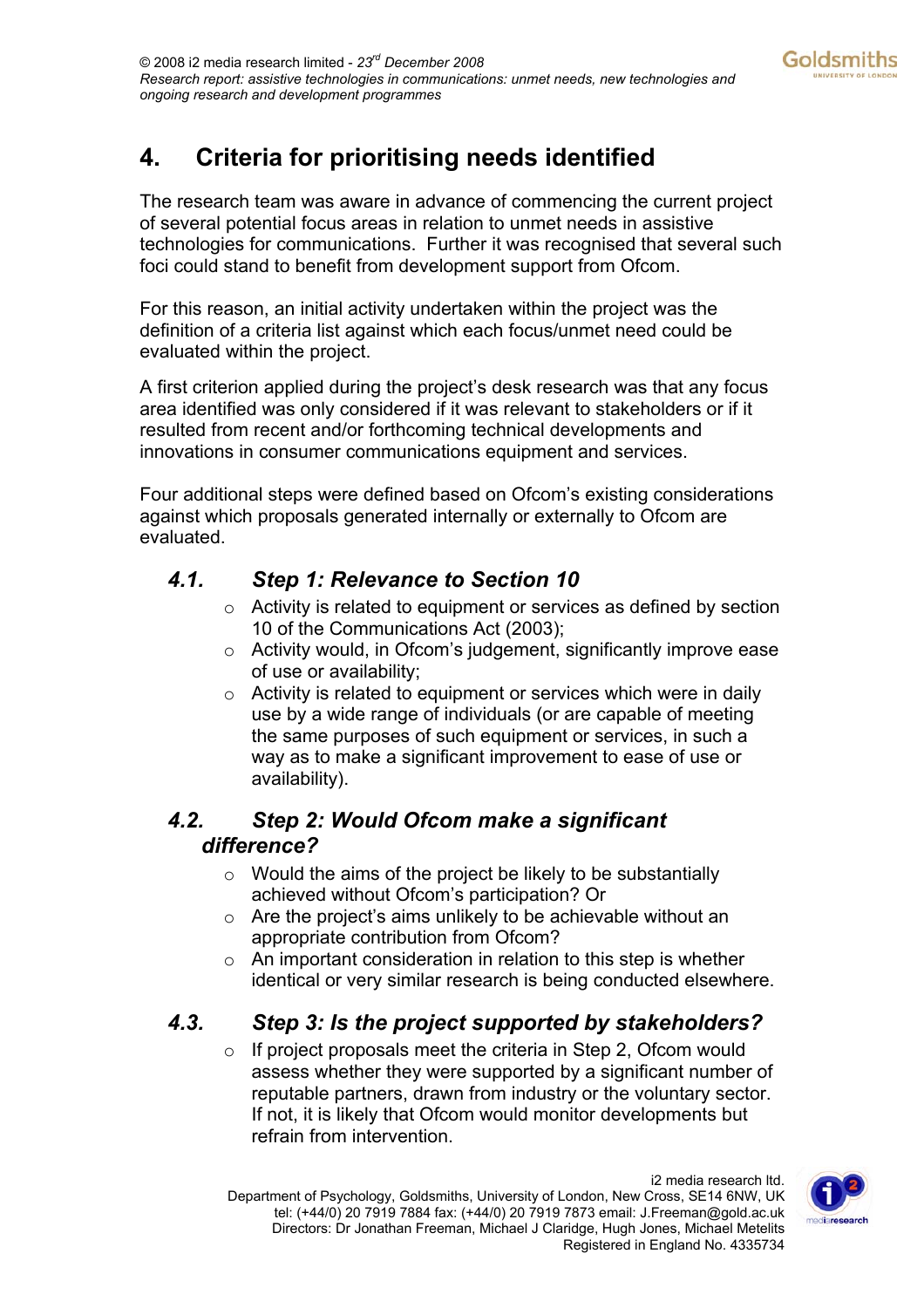## <span id="page-6-0"></span>*4.4. Step 4: Impact on a relatively short timescale?*

- o Where a project met the criteria in the preceding steps, Ofcom would usually consider whether a cost-benefit analysis could be carried out, so that the results could be used to help determine priorities for participation by Ofcom. This would not preclude a higher priority being given to a project with lower net benefits than another, for example, where the project would make a substantial contribution to ease of use and / or availability by people who were older or disabled. In examining the projected benefits of a project, Ofcom would take account of how soon participation would be likely to lead to the availability of easily usable and widely available apparatus.
- $\circ$  A full cost benefit analysis of Ofcom involvement in each of the focus areas is beyond the scope of the current project. However, in its interviews with stakeholders the project has considered how soon participation would be likely to lead to improvements in easily usable and widely available apparatus.

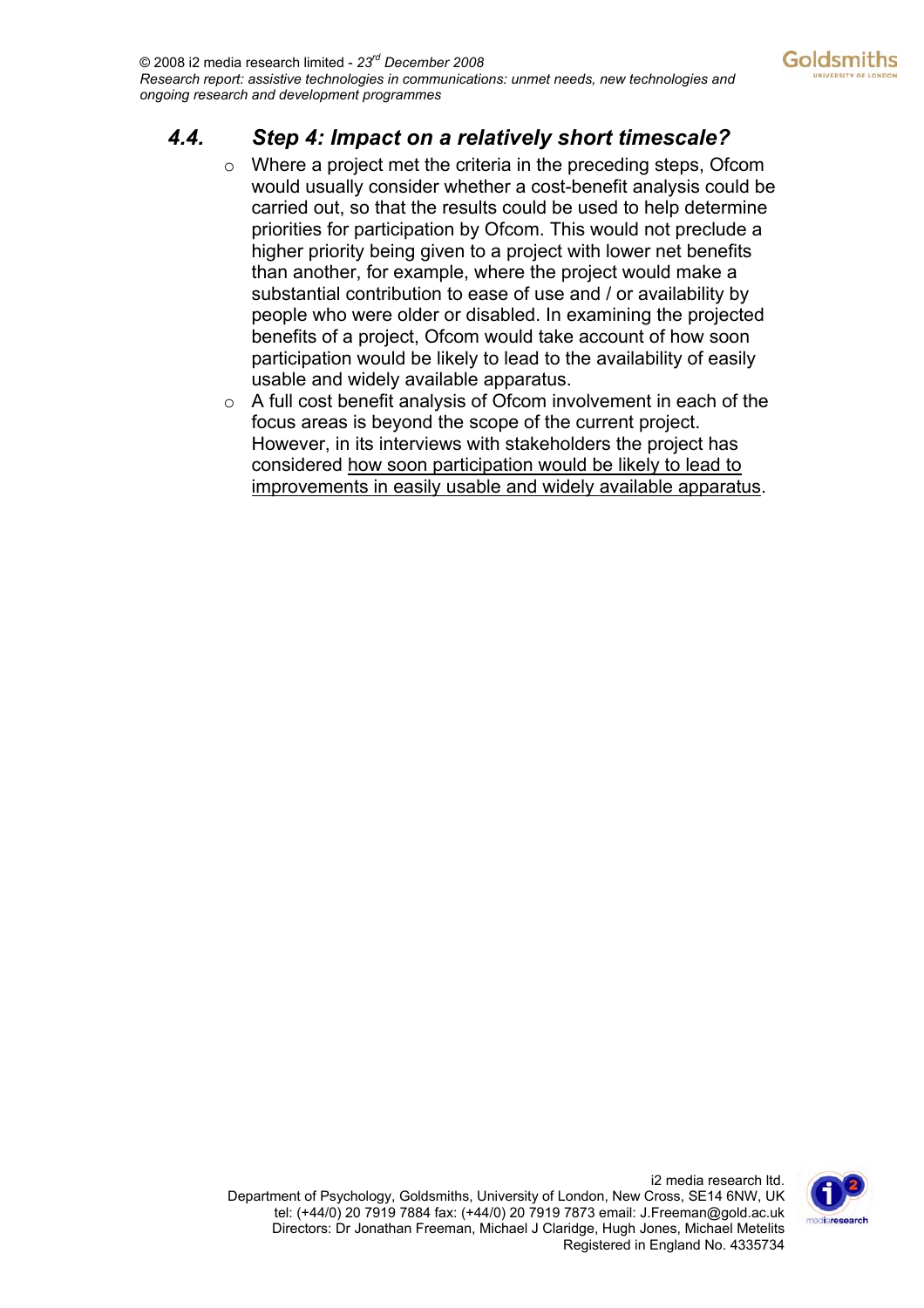## <span id="page-7-0"></span>**5. Technology trends relevant to accessible communications**

Through the research approach outlined above, several potential focus areas were identified relating to unmet needs in relation to assistive technologies.

## *5.1. Automated speech to text system(s)*

#### *Description of focus area*

This topic is essentially focused on the application of speech recognition and automated transcription (speech to text) to communications systems.

If effective, such systems have the capacity to be integrated into voice based communications systems, including fixed and mobile telephone and voice over internet protocol services, to improve access to such systems to people with hearing impairments for example via captioned telephony. Additional applications would relate to automated subtitle production.

The main research question of relevance to this focus area is whether voice recognition is now at a stage where it could be used instead of an operator in speech to text (captioned telephony) applications or could be used to provide a service where use of an operator is not feasible.

#### *Feedback from interviewees*

The project's interviews revealed a general consensus that this was an important area of consideration, with substantial potential benefits for large numbers of people. However, most interviewees indicated that they did not think current speech recognition systems are sufficiently sophisticated to permit the replacement of an operator in text-talk applications. Within the interviews other scenarios where automated speech to text systems could be applied in communications services were discussed, including for:

- voice command of domestic communications equipment and services. Additional sub-foci here relate to voice control of communications devices, and non-verbal means of controlling communications devices via voice.
- sending SMS messages via a mobile phone, even if only from a small set of pre-defined messages $1$ [.](#page-7-1)

Key considerations raised in the interviews related to:

better performance of speech recognition for speaker dependent systems (compared to speaker independent systems);



<span id="page-7-1"></span> $\overline{a}$  $1$  There are existing services in this domain. An example is the Spinvox system [www.spinvox.com], though this has the capacity to fall back on a human operator if some element of a specific speech segment is problematic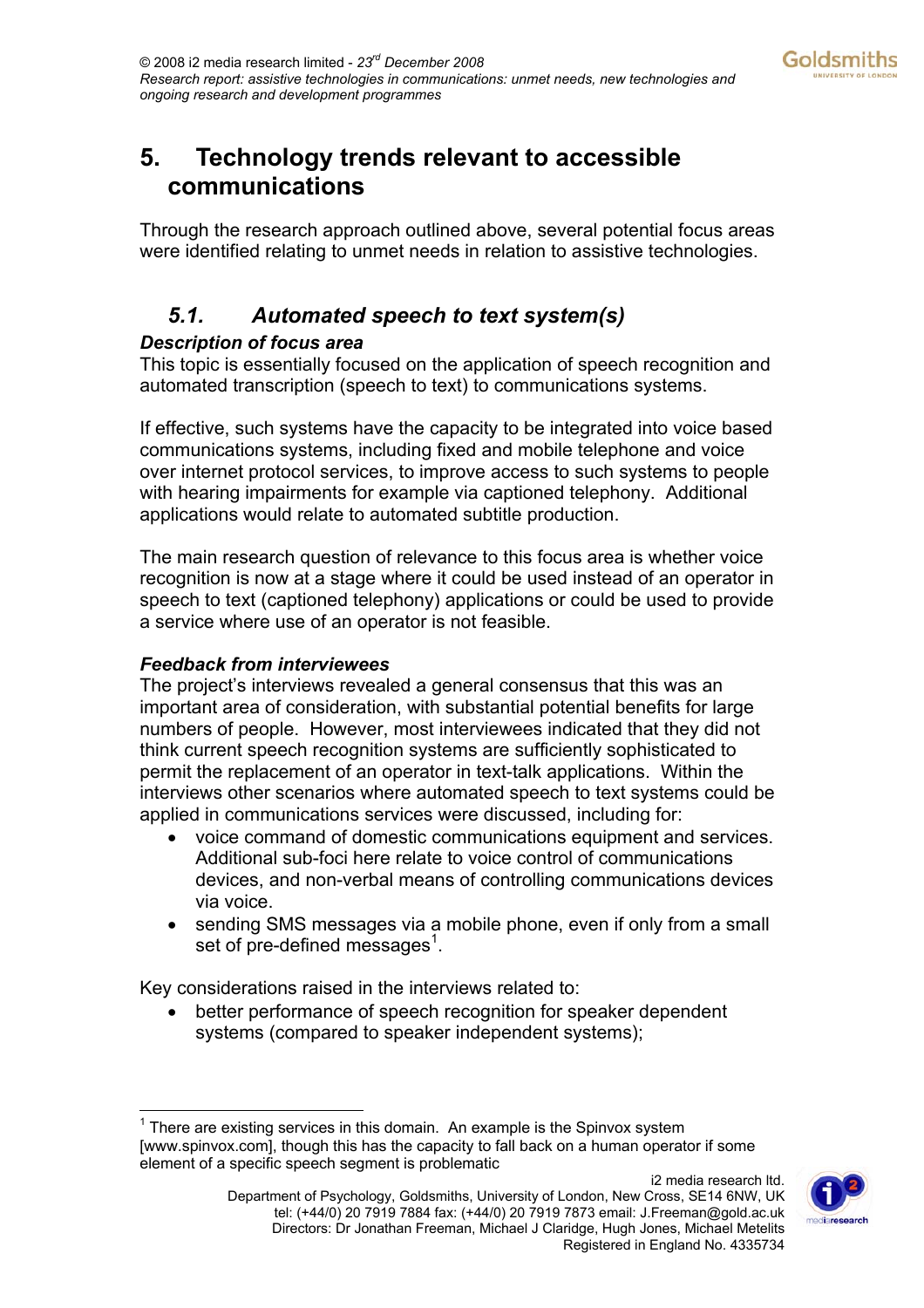- recognition needing to take place at the speakers' end (to avoid reducing performance of speech recognition by network introducing artefacts into speech);
- access for people with speech difficulties.

Related research is ongoing to automate translation of natural speech into different languages.

The importance of the topic was also flagged in the context of the amount of audio material on the internet, and its potential high applicability to access in educational contexts.

A general theme from the interviews is that there does not appear to be a current drive to integrate speech recognition further into consumer communications products and services and, as such, some influence from Ofcom in the short term is likely to be valuable to move the field forward.

One question that is potentially important to evaluate is how close to ETSI's standard requirements for Captioned Telephony Services (as described in the draft ETSI standard for Harmonised Relay Services, ETSI ES 202 975 V0.0.6r3<sup>[2](#page-8-0)</sup>, 2008-09), or the requirements of any other relevant standard, would be an automated speech to text conversion system coupled with a VOIP application. The draft ETSI standard requirements suggest a latency of six (6) seconds (between the words being spoken and displayed on a text terminal) for 90% of the words spoken in any given minute, and that a maximum of 10% of all spoken words can be lost or incorrectly transcribed.

With Ofcom support, a small study could couple speaker dependent and speaker independent voice recognition systems with an open source VOIP application and evaluate how far from the ETSI (or other relevant standards) requirements its performance would be. A related question, of equal or higher importance for two interviewees is whether the ETSI criteria are relevant to usability for real people. Importantly, key stakeholders would strongly support an activity focused on this research topic if it included scientifically rigorous user trials with deaf and hearing impaired people - to quantify user needs. Such an activity could then be used to inform the development of draft standards to ensure any thresholds included in them are relevant and matched to user requirements. Several interviewees highlighted the existence of substantial published research in the area, suggesting that a study in this area should build on existing expertise.

A final consideration raised by one interview related to the importance of being able, technically, to couple a voice recognition system with an open source VOIP application to the study's success. To this end it was suggested



<span id="page-8-0"></span> 2 The ETSI standard requirements are in Section 5.5.1 of the draft, available at this url: http://portal.etsi.org/stfs/STF\_HomePages/STF325/HF47\_20r4Draft%20Relay%20standard.d oc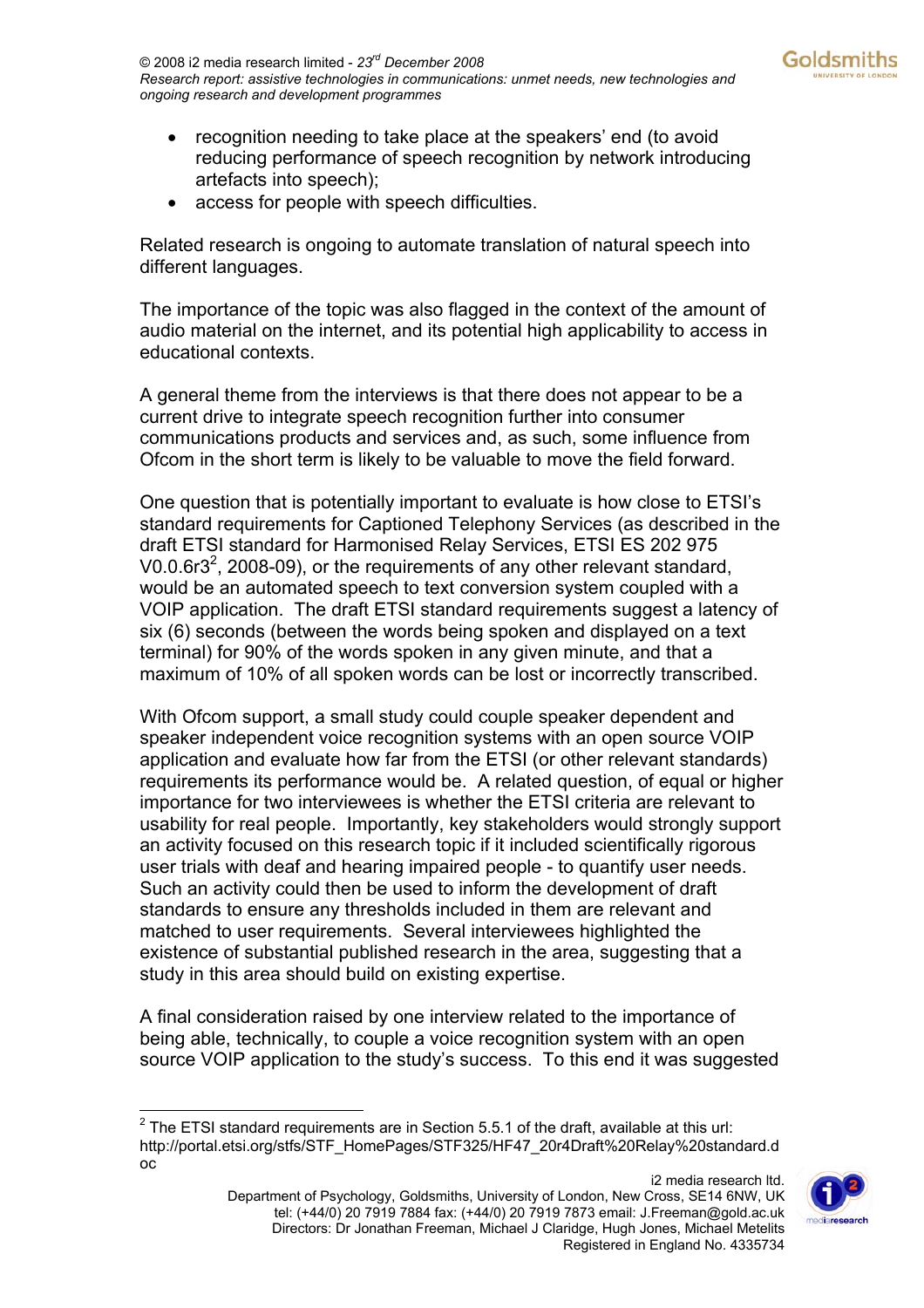<span id="page-9-0"></span>that it may be valuable for a speech recognition software company to be a partner in the project.

## *5.2. New communications interfaces for deaf-blind people*

#### *Description of focus area*

For people who cannot benefit from subtitling, captions and deaf loops tactile displays are available. They include dynamic (electronic) Braille displays, and automated text to Braille, and interactive tactile diagrams.

Relevant research questions here include: Do recent developments in materials technologies, for example with 3D printers, support more engaging, satisfying, effective or easy to use communications interfaces for deaf-blind people?

#### *Feedback from interviewees*

The project's interviews revealed a general consensus that this is an often under-supported area of research and development. Reasons cited were that whilst deaf-blind people can be very disadvantaged in terms of access to communications services, substantial potential access benefits of any new developments are typically considered to benefit very small numbers of people.

A related topic area mentioned by one interviewee was how to adapt communications products and services to better meet the needs and abilities of cognitively impaired people.

Ideas suggested for research included development of a proof of concept communications interface that could reproduce deaf-blind manual finger spelling. One interviewee pointed out that interactive tactile diagrams, which could help deaf-blind people, could apply to the larger market of blind and visually impaired people more generally.

Because of the substantial difficulties faced by deaf-blind people in accessing communications products and services, and the low likelihood of the communications market delivering substantial access benefits without third sector support, it is recommended that this topic area be treated as medium priority, despite only addressing a small number of users (which would otherwise point to it being of low priority). It is therefore recommended that Ofcom's team in Broadcast & New Media (Strategy & Market Developments) maintain a watching brief on developments in this area with a view to facilitating any possible future developments.

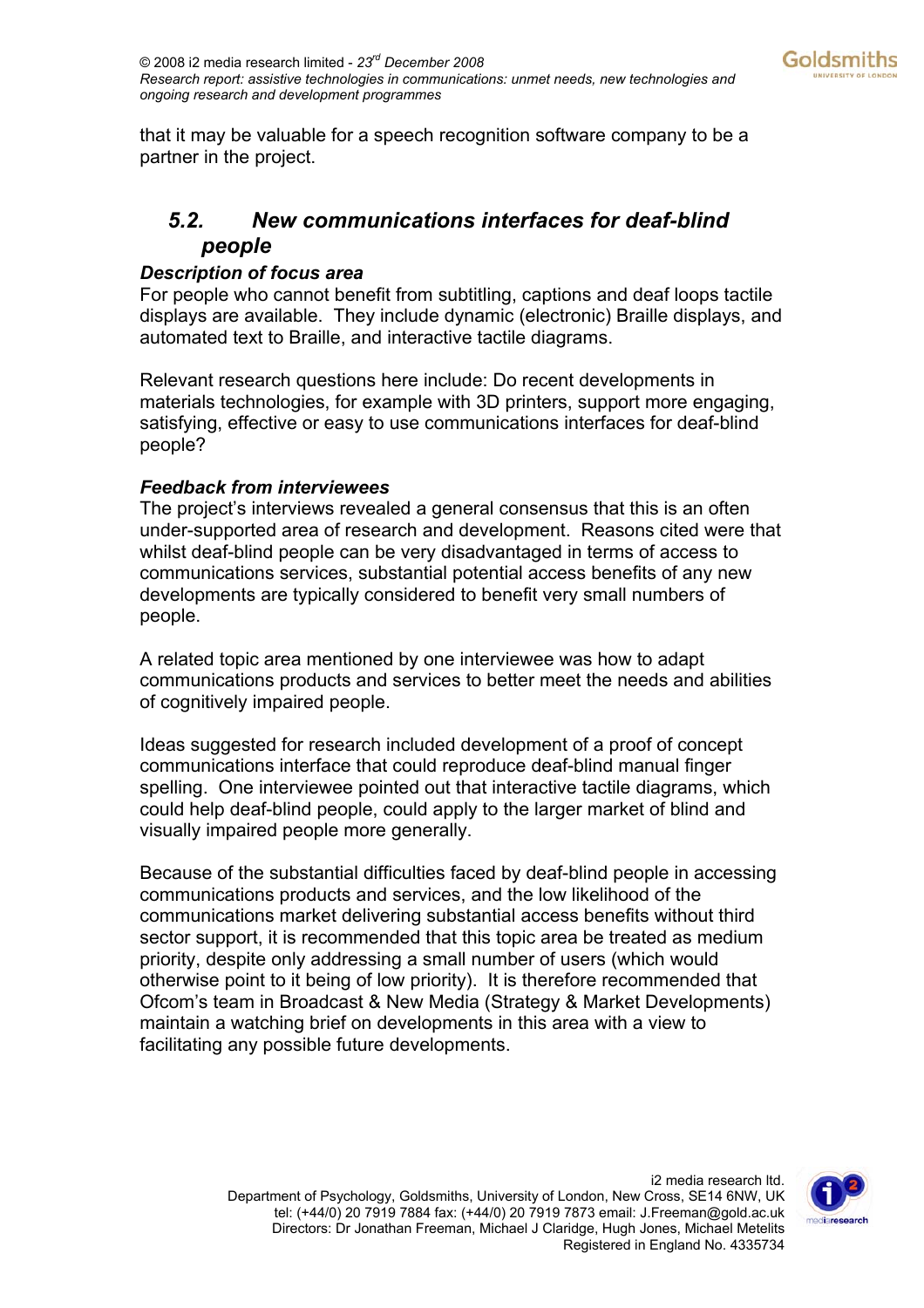### <span id="page-10-0"></span>*5.3. Interface adaptations to improve access to touch screens*

#### *Description of focus area*

Because they are dependent on a user seeing and touching on-screen objects, the advent of touch screen interfaces in products such as the mobile phone, MP3 player, cameras and other communications devices, raises new access issues for blind and partially sighted people, and for people with dexterity impairments.

Relevant research questions here include: Are there solutions to improve access to touch interfaces for people with limited dexterity and/or visual impairments? Various solutions suggested in the projects interviews included scaling/ altering the size of objects/areas on a screen, and use of speech output as feedback mechanisms, and use of speech input (see 5.1 above) and accelerometer data as input mechanisms.

#### *Feedback from interviewees*

Interviewees' responses to the importance of this focus area were generally that it is one of growing importance, with no easy solutions. Different interviewees provided different preferences in terms of solutions. These included speech in and out to aid use by blind and partially sighted people, and personalised (visual and auditory) display parameters to aid use by different types of user.

Speech control and speech output as topics were raised by two interviewees as features that if they became available could improve access to many of the devices covered by the Communication Act, but would only likely to become a reality with a push from Ofcom. For this reason it could be an important focus in the second part of the work recommended by this study.

Some of the interviewees grouped this item (5.3) with the next (5.4, gesture interfaces) – because gesture based input was cited as another possible solution.

The range of different solutions favoured by different interviewees, suggests that adaptive interfaces (5.3, 5.4) should be seen as a subset of 5.8 (personalisation).

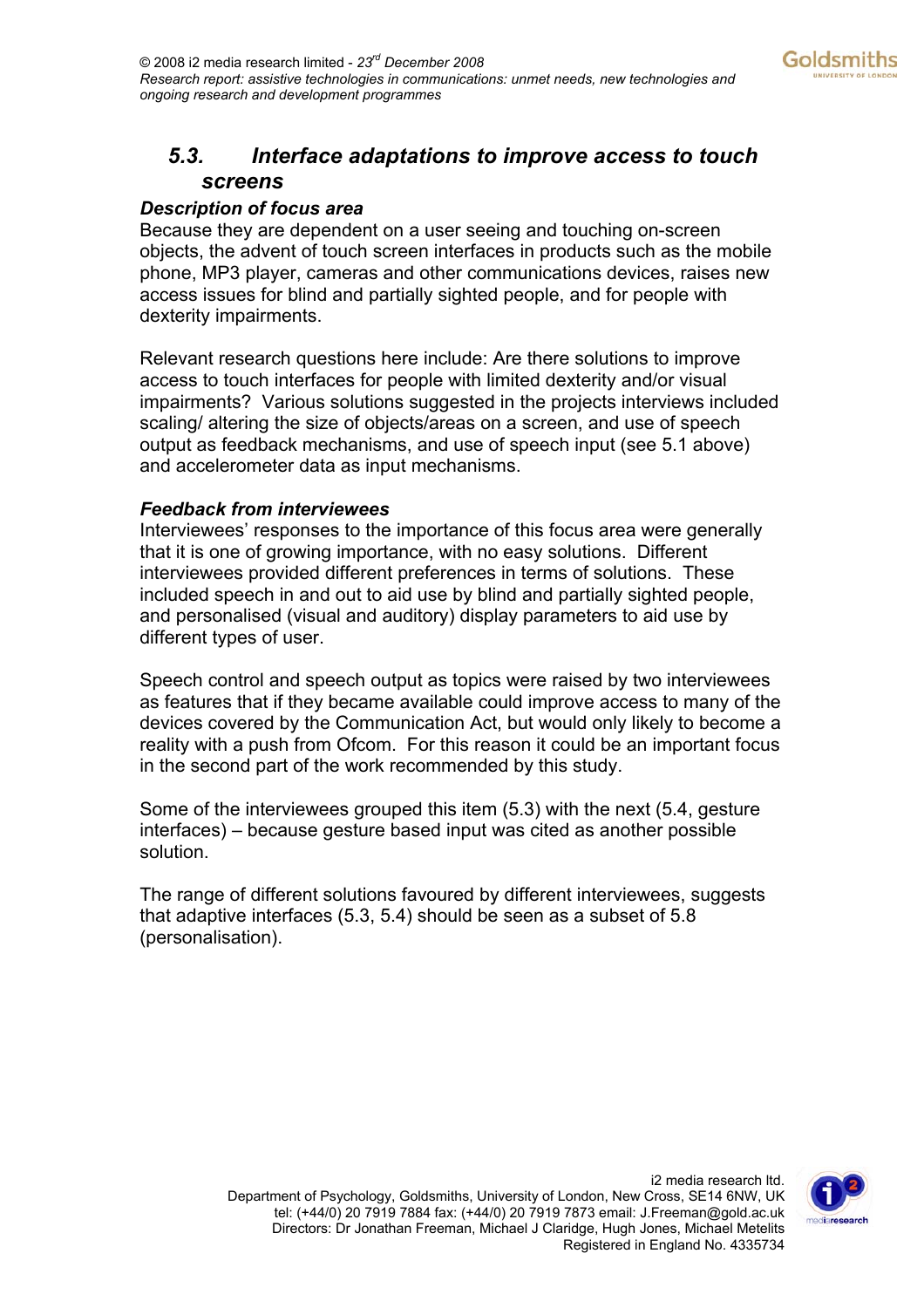## <span id="page-11-0"></span>*5.4. Gestural interfaces*

#### *Description of focus area*

As mentioned above, one promising and emerging form of interaction with communications devices is via gesture. Such technologies are based on users' gestures being measured (e.g., via accelerometer, video, Bluetooth) and used as inputs to communications products and services.

#### *Feedback from interviewees*

As noted above, several of the interviewees saw gestural interfaces as a subset of adaptive interfaces (5.3). Considerations in relation to gestures raised by the project's interviewees included whether, for example, people with cognitive impairment, or who were blind and partially sighted, were able to learn the input gestures, and whether people with mobility or dexterity impairments could reliably repeat various gestures.

Key issues raised by interviewees were that commercial pressures might limit the extent to which accessibility is properly considered in product and service development that uses gestural interfaces. To this end, a suggested role for Ofcom was in encouraging inclusive product and service development – though it is noted that inclusive (customer centric) product and service development is already the developing model in some companies. Given the range of communications devices with accelerometers available on the market, it may be possible to support a project with relatively limited scope to demonstrate the potential of gesture for a mobile phone use case (e.g., dialling, or navigating phone book) by sponsoring an MSc project.

## *5.5. Vision based interaction*

#### *Description of focus area*

Such technologies are based on users' gaze (eye fixation locations) being measured and tracked, and this information (sometimes in combination with other measures, e.g., of blinks) being used as input/control to communications products and services.

#### *Feedback from interviewees*

Interviewees were generally lukewarm about the short to medium term benefits to improving access to communications services of vision based interaction. Whilst it was recognised by some interviewees that in the medium to long term, vision based interaction combined with gesture could make interaction with home entertainment and media systems easier for a mass market, it was felt that only small numbers of people could benefit from communications systems that relied substantially on vision based interaction. Essentially, interviewees did not feel there were any immediate or pressing access benefits that Ofcom could facilitate in this domain.

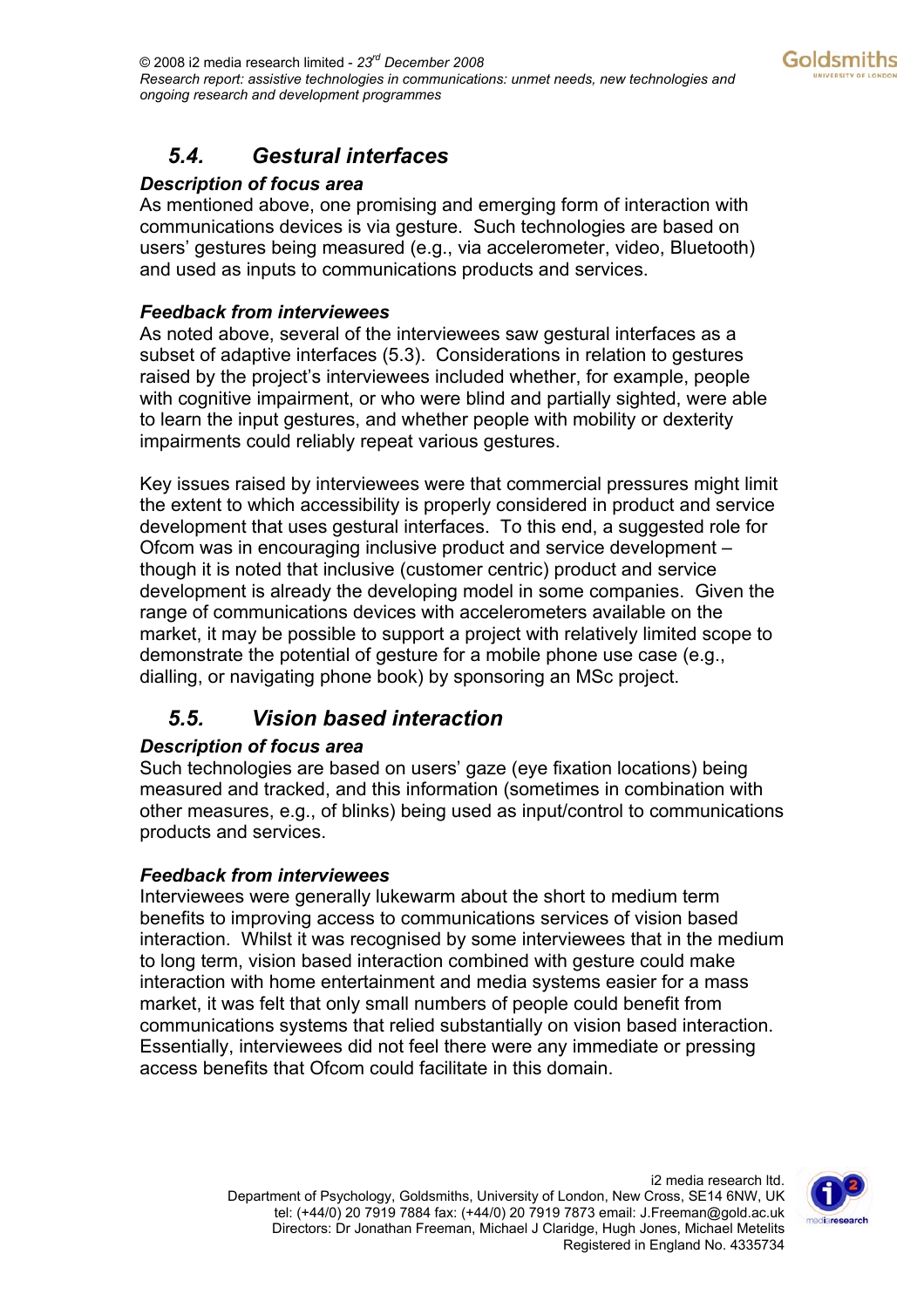### <span id="page-12-0"></span>*5.6. Emotion access tools for improved communications*

#### *Description of focus area*

The project identified a broad range of activities ongoing to help people with communication difficulties (for example, people with autism, or Aspergers) to access emotional cues more accurately in mediated interpersonal communications.

#### *Feedback from interviewees*

Interviewees recognised the potential of research and development in this domain to help a small group of people in their mediated interpersonal communications. One interviewee pointed out that this focus could help a user group for whom there is surprisingly little investment in terms of accessibility research and development, and could have substantial impacts for the mass market in communications in the medium to long term. The consensus was that all interviewees felt it unlikely that there were substantial accessibility gains to be had in the short to medium term from prioritising activity in this domain.

## *5.7. Brain computer interfaces*

#### *Description of focus area*

There is a range of activity currently in progress investigating the potential for measurement of brain activity to be yoked to simple controls for a range of products and services. One focus to date has been interaction with and navigation of virtual spaces (virtual environments).

The concept has already been extended (to proof of concept) to simple control of PDA functions, and so is mentioned here as having potential to improve access to communications services for people with motor, dexterity and mobility impairments.

#### *Feedback from interviewees*

The project's interviewees recognised that brain computer interfaces, or direct brain interfaces, had the potential to help a small number of people (for example those with profound motor impairments) substantially, with fairly simple control/input tasks. However, all doubted the scope for large numbers of people to benefit from brain computer interfaces in the short to medium term.

### *5.8. Higher bandwidths enabling personalised web delivered services (web3.0)*

#### *Description of focus area(s)*

Higher bandwidth broadband to consumers' homes removes the delivery challenge or bottleneck that has to date limited the extent to which media access services (e.g., audio description, sign language) can be delivered to people who need them without impacting everyone else's media experience.

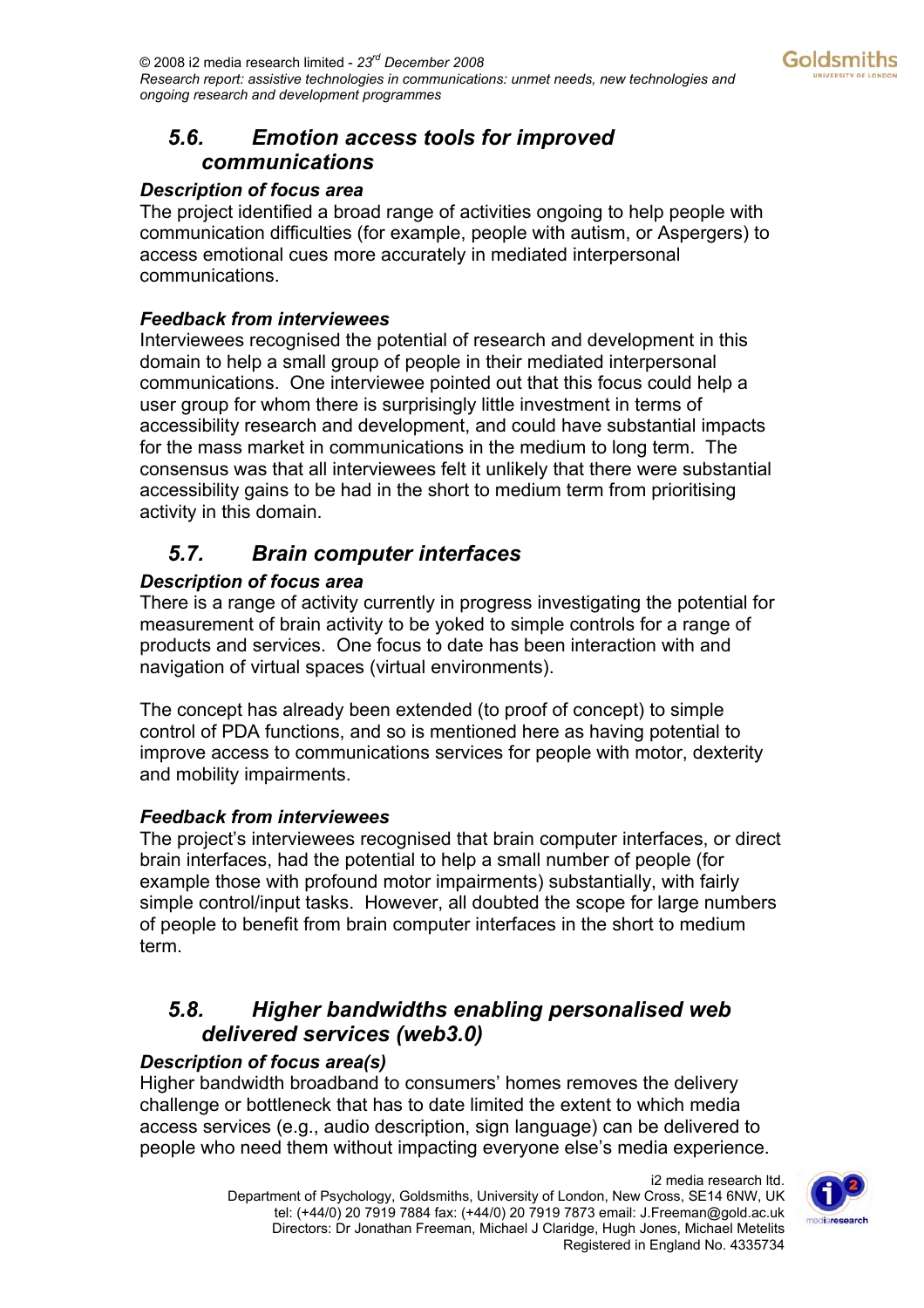The trend towards higher bandwidth broadband (and fibre to the home), will mean that rich, interactive and personalised multimedia services can be delivered to consumers. Current examples include the BBC iPlayer, and Sky Player.

The development of higher bandwidth networks will also speed up, and sit neatly alongside, the move towards cloud computing - where the processing intensive actions related to the customisation of media (e.g., games engine, graphics and audio processing) are conducted remotely in server centres. This development means that personalised services will be receivable on relatively thin client devices – as the majority of the processing will take place on powerful, remotely located servers.

This combination of trends raises two research challenges. The first relates to the challenge of production. If accessible services can be delivered to whoever wants them with whatever content, how can content owners be helped to provide access services on all their content?

The second is the development of a standard means of users accessing media according to their personal, stored preferences (this question is dealt with separately, in 5.9).

#### *Feedback from interviewees*

All the interviewees recognised these trends, and saw that they were likely to have substantial impact on how people – disabled, and not – interact with communications products and services. A theme raised by two of the interviewees was that in this future environment, access may not depend so much on features of media form or people's ability to use input devices (because they are likely to be matched to people's preferences and abilities) but more on social, cultural, economic and geographic barriers (e.g., not being able to afford services, being unserved by highest speed broadband, having 'old style' mental models of how to interact with and use media products and services.)

A further theme suggested by one of the project's interviewees related to the consumerisation of ICT, and the need to recognise that consumer marketing considerations are influencing the development of ICT products and services more than ever before – a trend the interviewee saw as continuing. This led to the interviewee highlighting the need to encourage good practice in inclusive product and service development.

Because of the strong consensus across interviewees that the trends in 5.8 are occurring, that they will impact on large numbers of people, and that without Ofcom's involvement accessibility may not be built in from the start in this domain justifies Ofcom effort looking forward. The strongest consensus related to focus on supporting the development of personalised user interfaces and service propositions (rather than the services themselves).

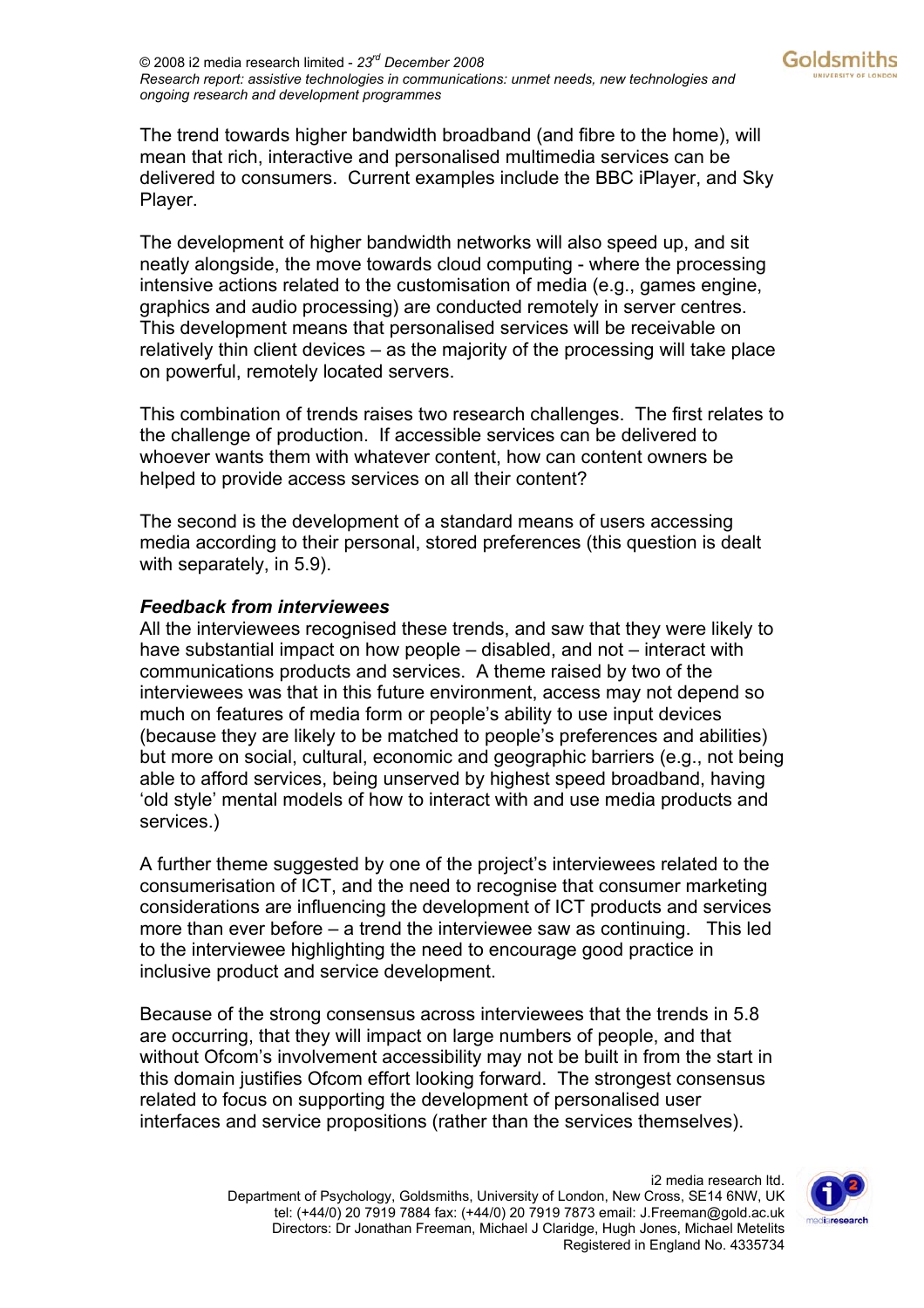#### **5.8.1. Standards, and storage of access preferences across devices**

#### <span id="page-14-0"></span>*Description of focus area*

There is activity ongoing that is focused on supporting interface preferences portable across devices (e.g., ETSI, SNAPI), and of related interest, projects geared towards open standards for accessibility. Both these areas are of interest as recent research suggests that standard means are need to enable manufacturers and service providers to increase the accessibility of their products and services to older and disabled people, and they are by definition needed in the context of 5.8.

#### *Feedback from interviewees*

All interviewees recognised the high importance of this topic area, and its potential as a cure all to help support media products and services that are accessible to people with a wide range of needs.

As mentioned, above, the range of different adaptive alternatives to touch screens suggested by different interviewees (5.3, 5.4) suggests that speech requirements (input and output), visual, auditory and gesture preferences, should all be seen as subsets of 5.9 (personalisation). Encouragingly, there are ongoing standardisation activities in this domain, including through ETSI (European Telecommunications Standards Institute; Draft ETSI ES 202 746 V0.0.9 2008-10 Personalization and User Profile Management; User Profile Preferences and Information), and CEN (European Committee for Standardization; Draft EN 1332-4 Identification Card Systems – Man-Machine Interface – Part 4: Coding of user requirements for people with special needs).

A note of caution also emerged from the interviews, with some keen to avoid access and consideration needs being sidelined with the promise of an accessible web delivered tomorrow, without action today. Another research consideration raised here, related to a need to ensure that it will be easy to update, edit or modify one's media access preferences.

A good initial proof of concept effort in this regard could be to explore the production, standards and network considerations of provision of audio description through web TV portals (e.g., the BBC iPlayer).

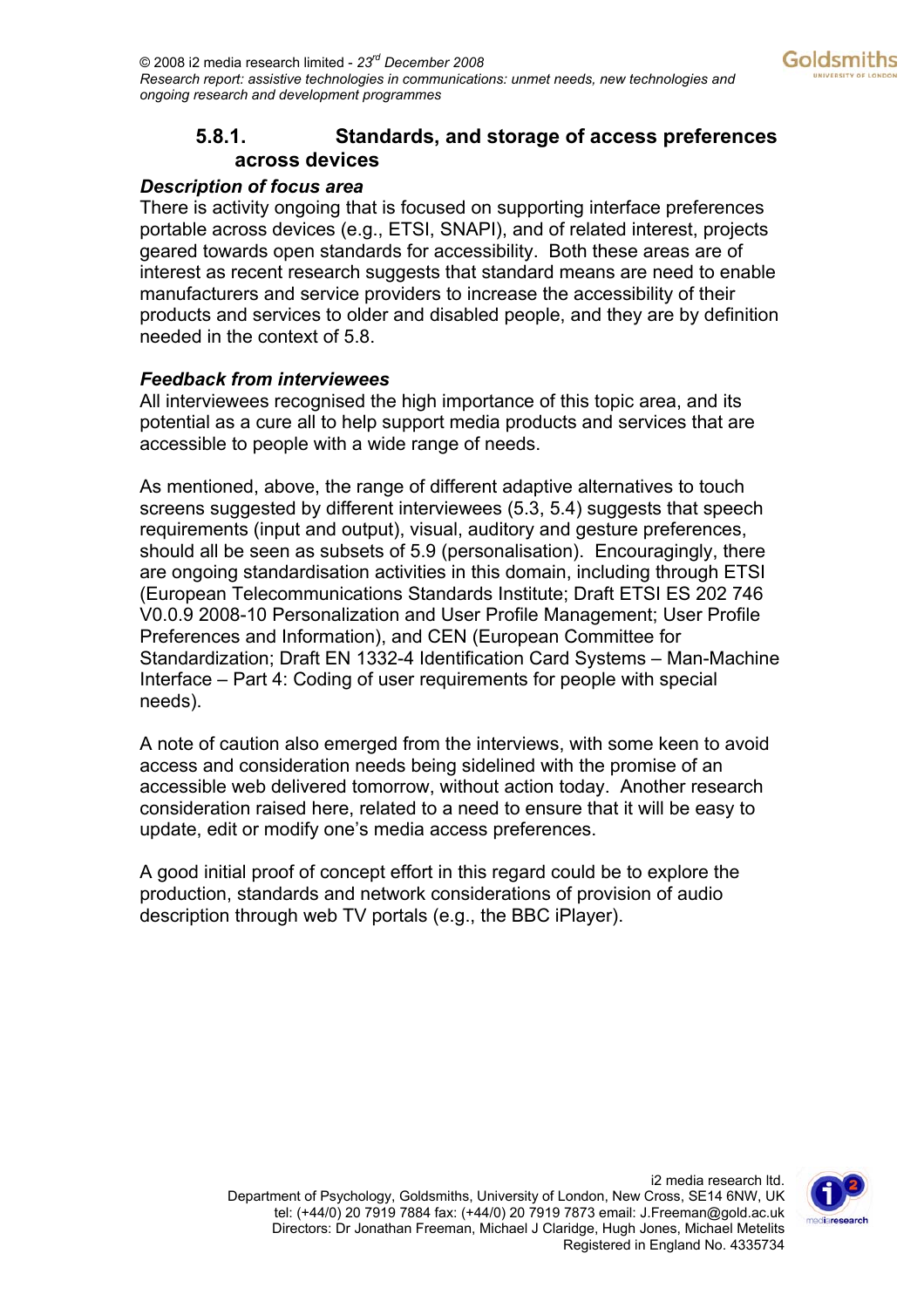

## **6. Summary table comparing the foci against criteria for prioritisation**

| <b>Focus area</b>                    | ŏ<br>equipment<br>Related to<br>services | availability<br>Significantly improves<br>ease of use/ | of individuals<br>users)<br>$\overline{5}$<br>Wide range<br>(potential # | access benefits<br>somewhat dependent/<br>Ofcom<br>$\mathsf{S}$<br>participation?<br>facilliations<br>Comms | stakeholders?<br>Supported by | short timescale<br>σ<br>Potential for impact on<br>relatively | Ofcom<br>research<br>for<br>Overall priority<br>technical/user<br>focus |
|--------------------------------------|------------------------------------------|--------------------------------------------------------|--------------------------------------------------------------------------|-------------------------------------------------------------------------------------------------------------|-------------------------------|---------------------------------------------------------------|-------------------------------------------------------------------------|
| Automated speech to text system(s)   | $\checkmark$                             | $\checkmark$                                           | ✓                                                                        | $\checkmark$                                                                                                | ✓                             | ✓                                                             |                                                                         |
| New communications interfaces for    | $\checkmark$                             | ✓                                                      | $\mathbf x$                                                              | ✓                                                                                                           | ✓                             | $\gamma$                                                      | 2                                                                       |
| deaf-blind people                    |                                          |                                                        |                                                                          |                                                                                                             |                               |                                                               | Medium                                                                  |
| Adaptive touch screen interfaces     | ✓                                        | ✓                                                      | ✓                                                                        | $\overline{\phantom{0}}$                                                                                    | $\overline{?}$                | ✓                                                             | Low                                                                     |
| Gestural interfaces.                 | $\checkmark$                             | ✓                                                      | ✓                                                                        | $\overline{\phantom{a}}$                                                                                    | $\overline{?}$                | $\checkmark$                                                  |                                                                         |
| Vision based interaction             | ✓                                        | $\pmb{\times}$                                         | $\pmb{\times}$                                                           | $\overline{\phantom{0}}$                                                                                    | $\tilde{?}$                   | ×                                                             | Low                                                                     |
| Emotion access tools for improved    | ✓                                        | $\mathbf x$                                            | $\checkmark$                                                             | ✓                                                                                                           | ✓                             | ×                                                             | Low                                                                     |
| communications                       |                                          |                                                        |                                                                          |                                                                                                             |                               |                                                               |                                                                         |
| Brain computer interfaces            | ✓                                        | ×                                                      | $\pmb{\times}$                                                           | $\blacksquare$                                                                                              | ?                             | $\pmb{\times}$                                                | Low                                                                     |
| Higher bandwidths - personalised web |                                          | ✓                                                      | ✓                                                                        | ✓                                                                                                           |                               | ?                                                             |                                                                         |
| delivered services (web3.0)          |                                          |                                                        |                                                                          |                                                                                                             |                               |                                                               | High                                                                    |
| - Standards, and storage of          | ✓                                        | ✓                                                      | ✓                                                                        | ✓                                                                                                           | ✓                             | ?                                                             |                                                                         |
| access preferences across            |                                          |                                                        |                                                                          |                                                                                                             |                               |                                                               | High                                                                    |
| devices                              |                                          |                                                        |                                                                          |                                                                                                             |                               |                                                               |                                                                         |



i2 media research ltd.

<span id="page-15-0"></span>Department of Psychology, Goldsmiths, University of London, New Cross, SE14 6NW, UK tel: (+44/0) 20 7919 7884 fax: (+44/0) 20 7919 7873 email: J.Freeman@gold.ac.uk Directors: Dr Jonathan Freeman, Michael J Claridge, Hugh Jones, Michael Metelits Registered in England No. 4335734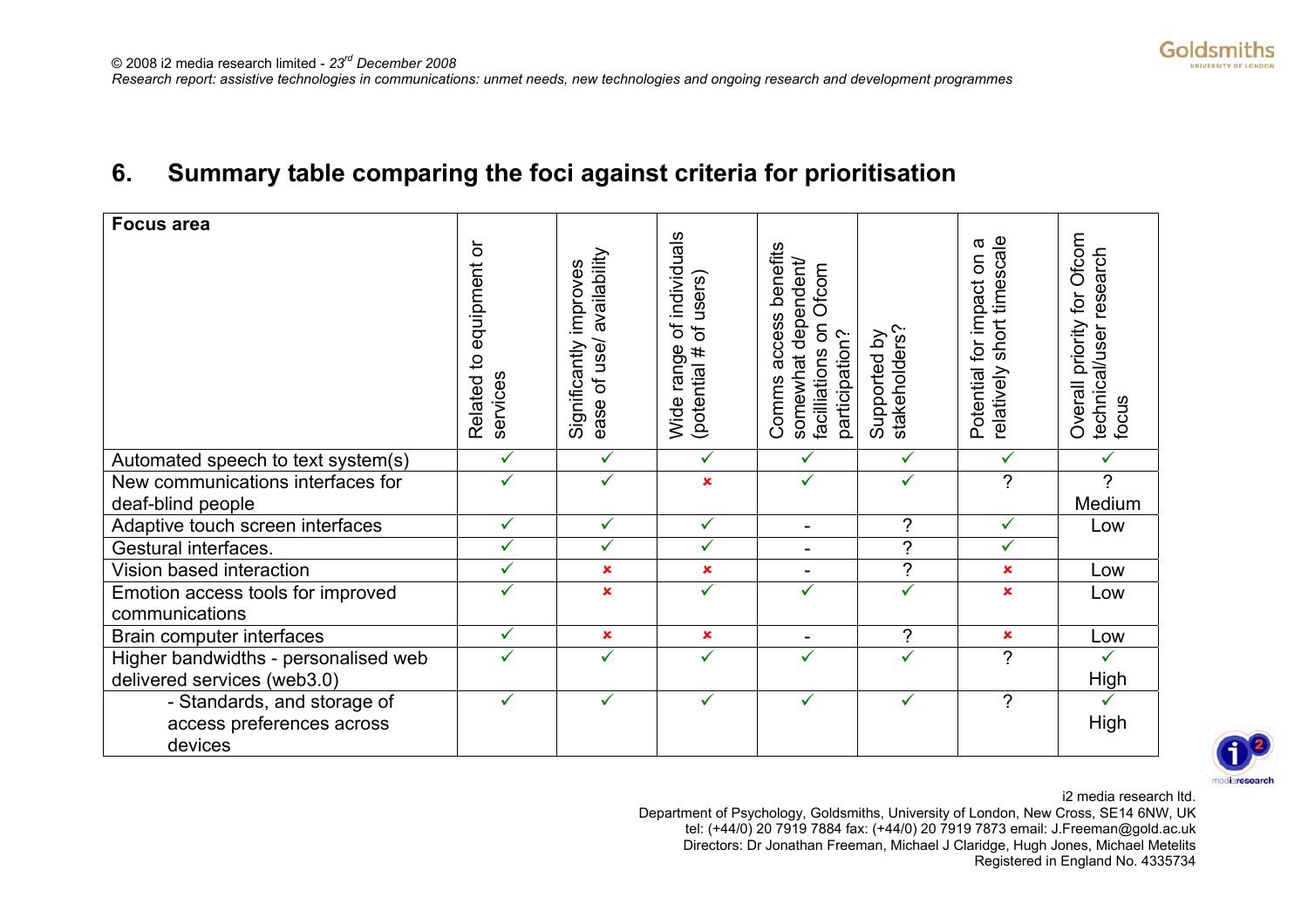## <span id="page-16-0"></span>**7. Research and development recommendations**

The project results suggest two recommendations.

#### *Short term research topic – evaluation of automated speech recognition in a VOIP context*

First, for a small scale piece of research and development, a question that would be valuable to answer (and scores strongly on Ofcom's evaluation criteria for prioritisation) is how close an automated speech to text conversion system coupled with a VOIP application can come to meeting ETSI's draft standardised requirements for Captioned Telephony Services.

With Ofcom support, a small-scale technical development project could be conducted to couple a speech to text software package with an open source voice over internet protocol (VOIP) application, and to evaluate its performance against draft ETSI requirements for captioned telephony services (or requirements detailed in any other relevant standard), and against user needs (through trials with deaf and hearing impaired users). To date, how far from the ETSI requirements the performance of a speech to text software system (in a range of contexts) coupled with an open source VOIP system would be is an unknown. As revealed by the interviews conducted for this project, an additional unknown which could be usefully explored in this study is how relevant are the draft ETSI standard requirements for captioned telephony to the needs of deaf and hard of hearing people.

#### *Medium and longer term research view*

The second is to engage actively in ongoing industry developments related to media delivery over the web, to support the realisation of potential accessibility benefits that will arise from the growing trend towards the delivery of personalised services over high bandwidth broadband (web 3.0).

The high impact medium to long term changes and trends in media delivery related to personalisation (topic areas 5.8 and 5.8.1 in Chapter 5 above) suggest a framework or roadmap through which to monitor developments and support key areas which score well on Ofcom's evaluation criteria for prioritisation.

In the first instance this suggests from 2009/10 focusing on research to explore the production, standards, network and regulatory considerations relevant to the provision of an existing access service (e.g., audio description through web TV portals like the BBC iPlayer), and of access services or augmentations that are currently not present in mainstream products (e.g., speech output demonstrations, for example for user interfaces for internet radio, or web TV).